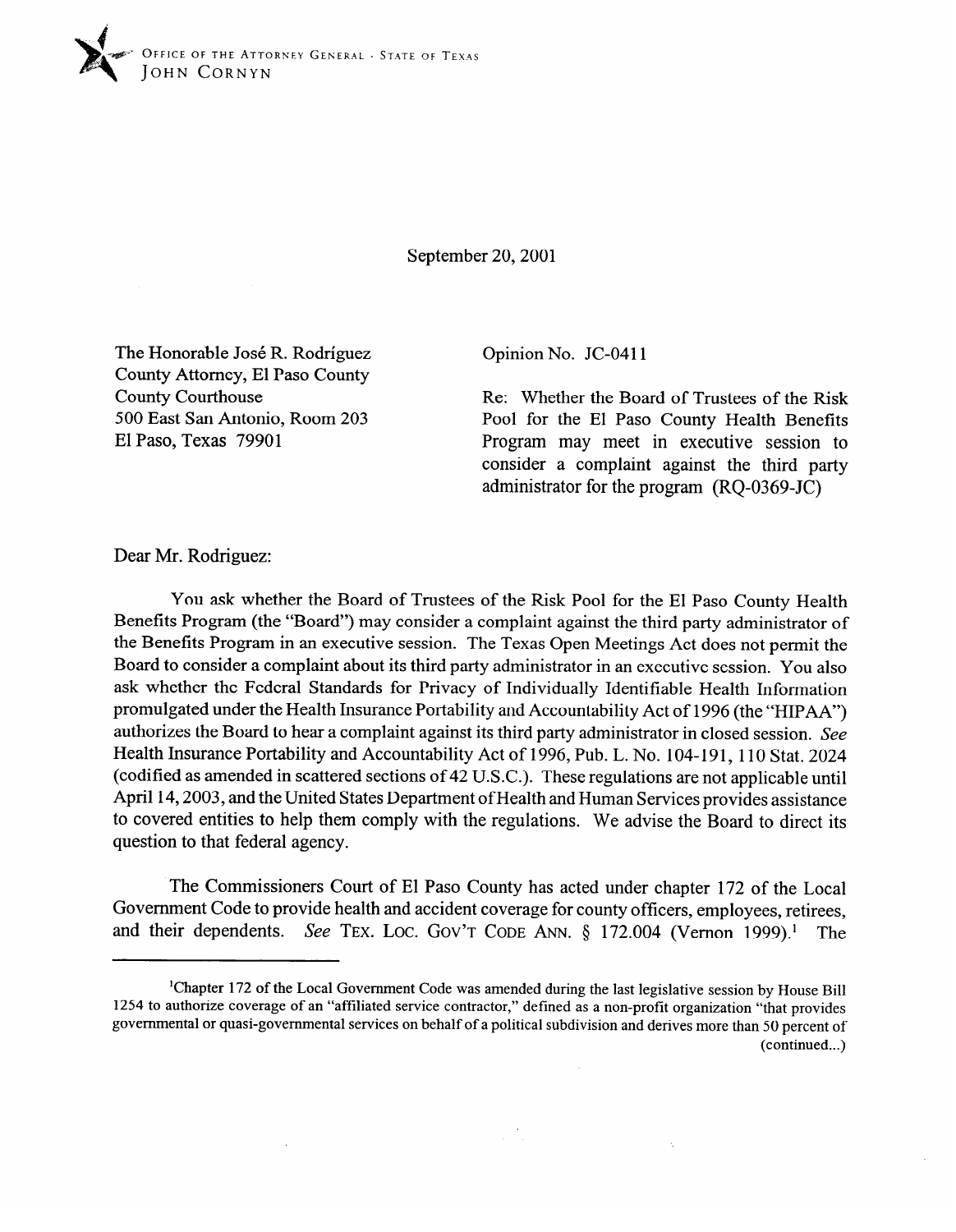contributions paid by county officials, employees, and retirees are deposited into a risk pool administered by a board of trustees appointed by the commissioners court. See id.  $\S$ § 172.004-.009 (Vernon 1999 & Supp. 2001). The Board is a governmental body within the meaning of the Open Meetings Act, which defines "governmental body" to include:

> a deliberative body that has rulemaking or quasi-judicial power and that is classified as a department, agency, or political subdivision of a county or municipality.

**TEX. GOV'T CODE ANN. 0** 551.001(3)(D) (V emon Supp. 2001). The Board exercises governmental authority as an agent of the county. See **TEX. LOC.** GOV'T CODE ANN. \$8 172.006(a) (Vernon Supp. 2001) (board of trustees supervises operation of risk pool); .009(a) (Vernon 1999) (trustees of risk pool shall invest pool's money); .Ol 1 (trustees shall declare pool insolvent if they determine that it is unable to pay valid claims within specified time period). Accordingly, the Board must comply with the Open Meetings Act.

You inform us that the Board has contracted with a third party administrator to administer<br>the Risk Pool. See id. § 172.006 (Vernon Supp. 2001) (board may contract with third party administrator). You state that at times a person covered by the County Health Benefits Program will complain to the Board about some action by the third party administrator, such as denial of a claim.<sup>2</sup> In reviewing the administrator's handling of such claims, the Board may consider information presented orally by the complainant, including details of medical history, diagnosis, and treatment. as well as medical records and other documentation provided by the complainant. You ask whether the Board may meet in an executive session under section 551.074 of the Government Code to  $t_{\text{c}}$  the Board marty administrator's actions in these cases  $\mathbf{r}$  third party administrator and party administrator's actions in the se cases.

Pursuant to section 551.074 of the Government Code, a governmental body is not required to conduct an open meeting:  $t = t$ oconduct $t = t$ 

> (1) to deliberate the appointment, employment, evaluation, reassignment, duties, discipline, or dismissal of a public officer or employee; or

 $\cdot$  (...continued)

<sup>2</sup>Letter from Honorable José R. Rodríguez, El Paso County Attorney, to Honorable John Cornyn, Texas Attorney General (Mar. 21, 2001) (on file with Opinion Committee).

its gross revenues from grants or funding from the political subdivision." See Act of May 17, 2001, 77th Leg., R.S., ch. 491, 2001 Tex. Sess. Law Serv. WL TX LEGIS 491 (2001) (effective Sept.1, 2001).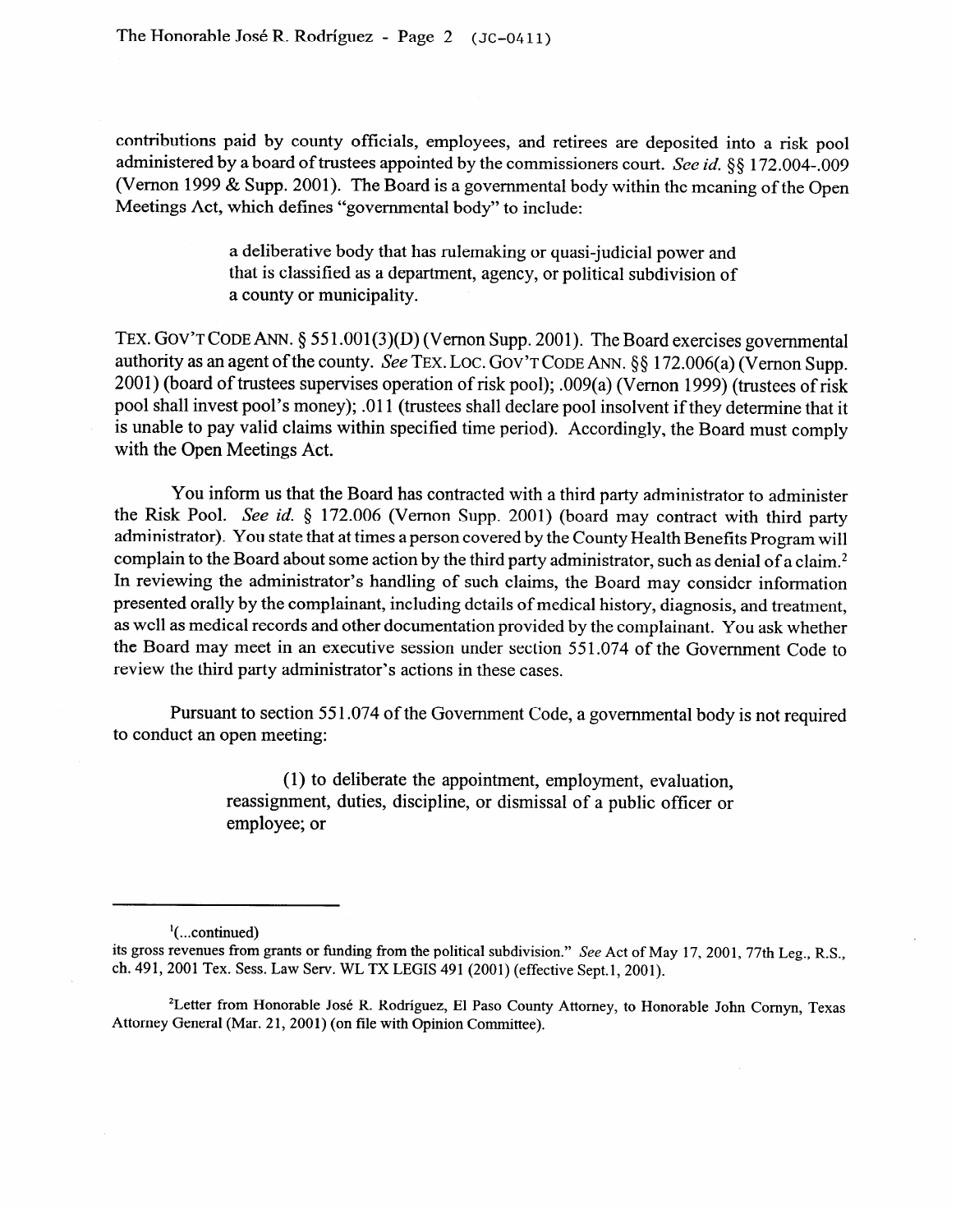(2) to hear a complaint or charge against an officer or employee.

TEX. GOV'T CODE ANN. § 551.074(a) (Vernon 1994). This provision does not apply if the officer or employee who is the subject of the deliberation or hearing requests a public hearing. See id.  $\S$ 55 1.074(b).

Section 55 1.074 authorizes a governmental body to meet in executive session to deliberate about a public officer or employee, but it does not authorize closed deliberations about other agents of a governmental body, such as an independent contractor. See *Bd. ufTrs. v. Cox Enters., Inc., 679*  S.W.2d 86, 90-91 (Tex. App.-Texarkana 1984), *rev'd in part on other grounds, 706* S.W.2d 956 (Tex. 1986); Tex. Att'y Gen. Op. No. MW-129 (1980) at 2. See *also* Tex. Att'y Gen. Op. No. DM-149 (1992) ( members of advisory committees appointed by Texas Commission on Fire Protection are neither officers nor employees, and commission may not meet in executive session to discuss qualifications of persons under consideration for appointment). The third party administrator is neither an officer nor an employee of the Risk Pool.

A third party administrator is "a person who collects premiums or contributions from or who adjusts or settles claims in connection with life, health, and accident benefits . . . for residents of this state." TEX. INS. CODE ANN. art. 21.07-6,  $\S$  1(1) (Vernon Supp. 2001): 28 TEX. ADMIN. CODE  $\S$ 7.1601 (2001) (provisions regulating third party administrators). A county risk pool "may be administered by a staff employed by the pool, an entity created by the political subdivision . . . or a third party administrator." TEX. LOC. GOV'T CODE ANN. § 172.006(b) (Vernon Supp. 2001). The statute distinguishes between a third party administrator and staff employed to administer the pool, thus recognizing that a third party administrator is not an employee. A board of trustees and other governmental bodies contract for the services of a third party administrator. See id. § 172.006(c); see also Tex. Att'y Gen. Op. Nos. DM-418 (1996) at 9-13, JM-1038 (1989) (considering whether contract for services of third party administrator is exempt from competitive bidding law as contract for professional services). An employee, in contrast, would be employed by a board of trustees to work for salary or wages. See V OXFORD ENGLISH DICTIONARY 191 (2d ed. 1989); BLACK'S LAW DICTIONARY 543 (7th ed. 1999). The Board does not have an employer-employee relationship with the third party administrator.

Nor is the third party administrator an officer of the Risk Pool. A public officer generally has a fixed term and may be removed only in accordance with law. Aldine Indep. Sch. Dist. v. Standley, 280 S.W.2d 578, 581 (Tex. 1955). Moreover, a public officer is an individual in whom a sovereign function of the government is conferred to be exercised for the benefit of the public, largely independent of the control of others. *Id.* at 583. A third party administrator is subject to contractual and regulatory controls and does not exercise any sovereign function of the government largely independent of the control of others. The Board may not deliberate in executive session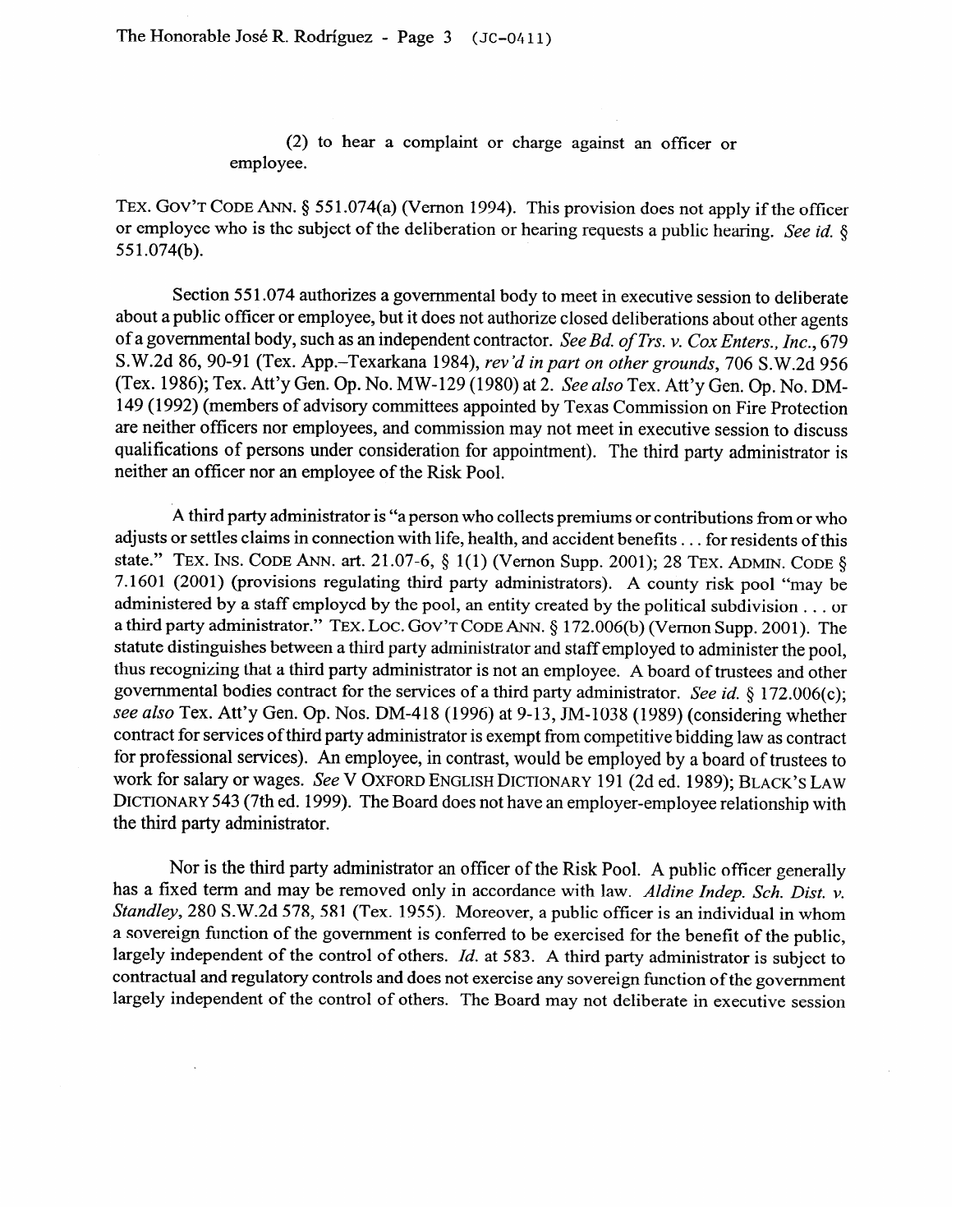under section 55 1.074 of the Government Code about complaints made against the third party administrator.

You also ask whether the Federal Standards for Privacy of Individually Identifiable Health Information, 45 C.F.R. parts 160 and 164, permit closed-meeting deliberations about complaints concerning administration of a county health benefits program when individually identifiable health information is involved, and whether these regulations prohibit open-meeting deliberation about such complaints. See 45 C.F.R. pt. 160 (2000); 65 Fed. Reg. 82462, 82802-829 (Dec. 28, 2000); 66 Fed. Reg. 12434 (Feb. 26,200l) (to be codified at 45 C.F.R. pt. 164).

As part of the HIPAA, Congress directed the Secretary of Health and Human Services to promulgate regulations setting privacy standards for medical records. See Health Insurance promulgate regulations setting privacy standards for medical records. See Health Insurance  $P(A \cap B)$  and Accountability Act of 1996, Pub. L. No. 104-191,  $9204$ , 110 Stat. 2024 (codified to  $P(A \cap B)$ at 42 U.S.C.  $\frac{8}{3}$  1320d-2 (Supp. IV 1998) (historical & statutory note). Pursuant to this directive, the  $\frac{1}{2}$  secretary has issued Standards for Privacy of Individually Identifiable Fream Information, countries at 45 C.F.R. parts 160 and 164. The standards were effective April 14, 2001, but they will not apply until April 14, 2003, or April 14, 2004, in the case of small health plans. See 65 Fed. Reg. 82462, 82829 (Dec. 28, 2000); 66 Fed. Reg. 12434 (Feb. 26, 2001) (to be codified at 45 C.F.R. 8 164.534). With certain exceptions, the privacy regulations preempt contrary state law. See 42 U.S.C. § 1320d-7 (Supp. IV 1998); 65 Fed. Reg. 82462, 82800 (Dec. 28, 2000); 66 Fed. Reg. 12434 (Feb. 26, 2001)  $(10.8160 \text{ rad}^2)(10.8160 \text{ rad}^2)(10.8160 \text{ rad}^2)(10.8280 \text{ rad}^2)(10.8160 \text{ rad}^2)(10.8160 \text{ rad}^2)(10.8160 \text{ rad}^2)(10.8160 \text{ rad}^2)(10.8160 \text{ rad}^2)(10.8160 \text{ rad}^2)(10.8160 \text{ rad}^2)(10.8160 \text{ rad}^2)(10.8160 \text{ rad}^2)(10.8160 \text{ rad}^2)(10.8160 \text$ (the best codified at  $45$  C.F.R.  $33$  160.201-014.200)

Your question requires us to determine whether the El Paso County Health Benefits Program<br>is a "covered entity" subject to the standards set out in 45 C.F.R. parts 160 and 164. See 45 C.F.R. §§ 160.102(a), .103 (2000) (defining "covered entity"). A covered entity may not use or disclose protected health information, except as permitted or required by 45 C.F.R. part 160, subpart C, or part 164. See 65 Fed. Reg. 82462, 82805 (Dec. 28, 2000); 66 Fed. Reg. 12434 (Feb. 26, 2001) (to be codified at 45 C.F.R.  $\S$  164.502(a)). We would thus have to consider whether the Board would disclose protected health information in violation of the regulations if it were to deliberate in open session about medical information and medical records provided at the meeting by a beneficiary of the program. The privacy regulations do not expressly state whether or not deliberations about medical information at public meetings would be an unauthorized disclosure of protected health information. See 65 Fed. Reg. 82462, 82803 (Dec. 28, 2000); 66 Fed. Reg. 12434 (Feb. 26, 2001) (to be codified at 45 C.F.R.  $\S$ § 164.501) (disclosure defined to include divulging in any manner of information outside the entity holding the information).

Your request raises questions of first impression about the federal regulations. Moreover, the United States Department of Health and Human Services, the federal agency in charge of enforcing the regulations, has not yet issued any guidelines or other interpretations of them. See 65 Fed. Reg. 82462, 82801-802 (Dec. 28, 2000); 66 Fed. Reg. 12434 (Feb. 26, 2001) (to be codified at 45 C.F.R. §§ 160.300-.312). The regulations are complex, and determining how they affect the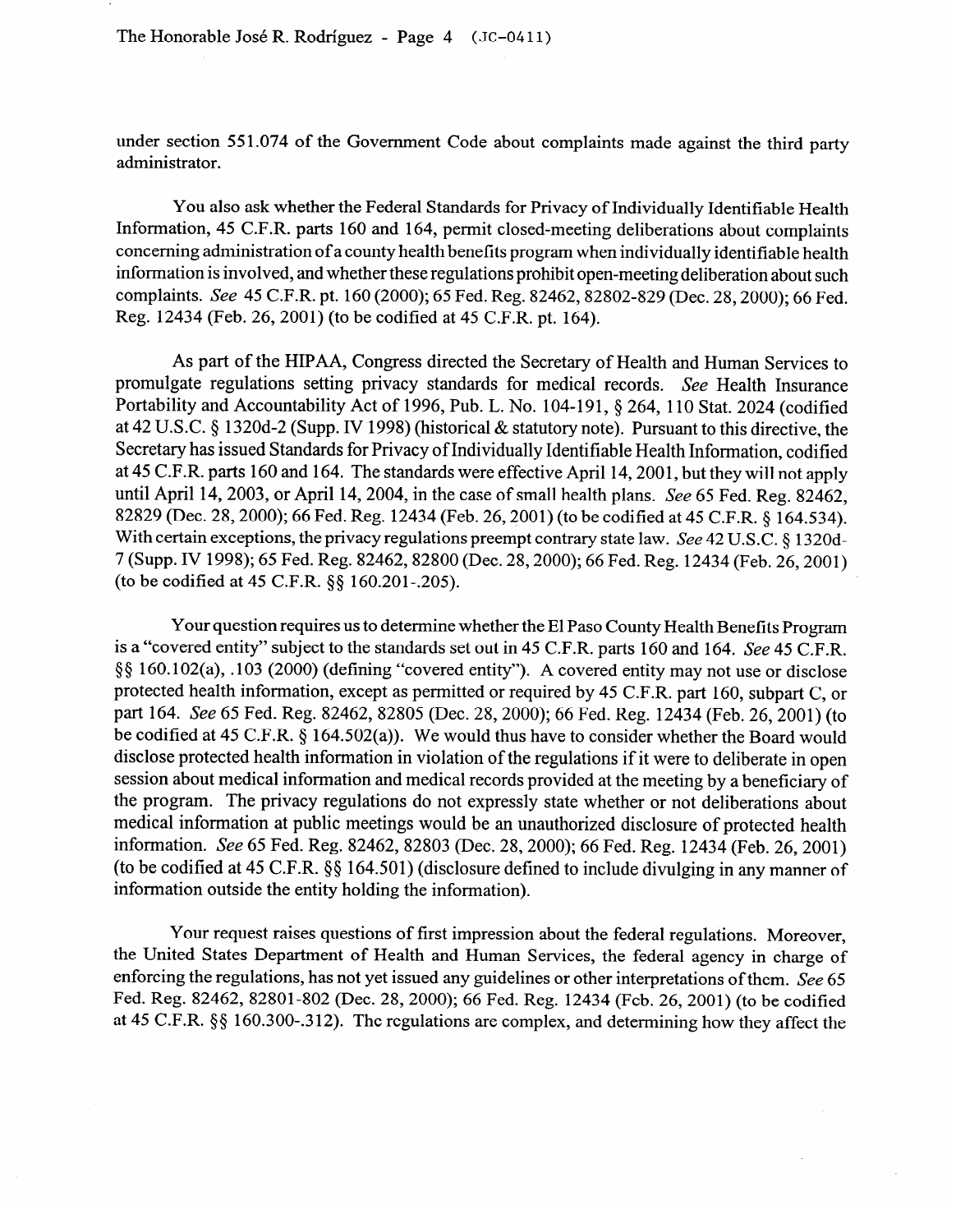El Paso County Health Benefits Program would require more information about the operation of that program than is provided by your request letter and chapter 172 of the Local Government Code. We cannot investigate and resolve fact questions in an attorney general opinion. See, e.g., Tex. Att'v Gen. Op. Nos. JC-0328 (2000) at 6, JC-0152 (1999) at 12, JC-0020 (1999) at 2, DM-98 (1992) at 3, H-56 (1973) at 3, M-187 (1968) at 3, O-2911 (1940) at 2. The Department of Health and Human Services provides assistance to help covered entities comply with the regulations. See 65 Fed. Reg. 82462, 82801 (Dec. 28, 2000); 66 Fed. Reg. 12434 (Feb. 26, 2001) (to be codified at 45 C.F.R. 8 160.304); see *also* Department of Health and Human Services, Office for Civil Rights, intemet site on HIPAA privacy standards, *available at* http://www.hhs.gov/ocr/hipaa/.<sup>3</sup> The El Paso County Health Benefits Program has at least until April 14, 2003, to decide how the privacy regulations apply to it, or if it is deemed a small health plan, until April 14,2004. Thus, the Board may request information on how the federal regulations apply to the Risk Pool from the federal agency in charge<br>of enforcing them. Under these circumstances, we advise its representatives to seek information and of enforcing them. Under these circumstances, we advise its representatives to seek information and assistance on its questions from the United States Department of Health and Human Services.

We note that recently enacted state legislation, Senate Bill 11 of the Seventy-seventh<br>Legislature, requires a "covered entity" to comply with certain privacy standards adopted under the Health Insurance Portability and Accountability Act of 1996, including those relating to "uses and disclosures of protected health information." Act of May 27, 2001, 77th Leg., R.S., ch. 1511,  $\delta$  1. sec. 181.101(3), 2001 Tex. Sess. Law Serv. WL TX LEGIS 1511 (2001) (to be codified at TEX. HEALTH & SAFETY CODE ANN. ch. 181). A covered entity includes, among other entities, any person who "on a cooperative, nonprofit, or pro bono basis, engages . . . in the practice of assembling, collecting, analyzing, using, evaluating, storing, or transmitting protected health information."  $Id$ . at  $\S$  1, sec. 181.001(b)(1)(A). A "covered entity" may include a governmental unit. See id. However, there is an exemption for an employee benefit plan or a covered entity or other person acting in connection with an employee benefit plan. See id. at  $\S 1$ , sec. 181.055. A covered entity is required to comply with the requirements of chapter 181 of the Health and Safety Code, as added by Senate Bill 11. "not later than September 1, 2003." *Id.* at § 5(b). Thus, assuming the Risk Pool is a covered entity within Senate Bill 11, it should know what the federal privacy standards require of it by the time it becomes subject to the provisions of chapter 181. of time it by the time it becomes subject to the provisions of chapter  $1$ .

<sup>&</sup>lt;sup>3</sup>The Texas Health and Human Services Commission also provides information about the Health Insurance Portability and Accountability Act. See http://www.hhsc.state.tx.us/NDIS/NDISTaskForce.html (information about HIPAA).  $\text{HIPAA}.$